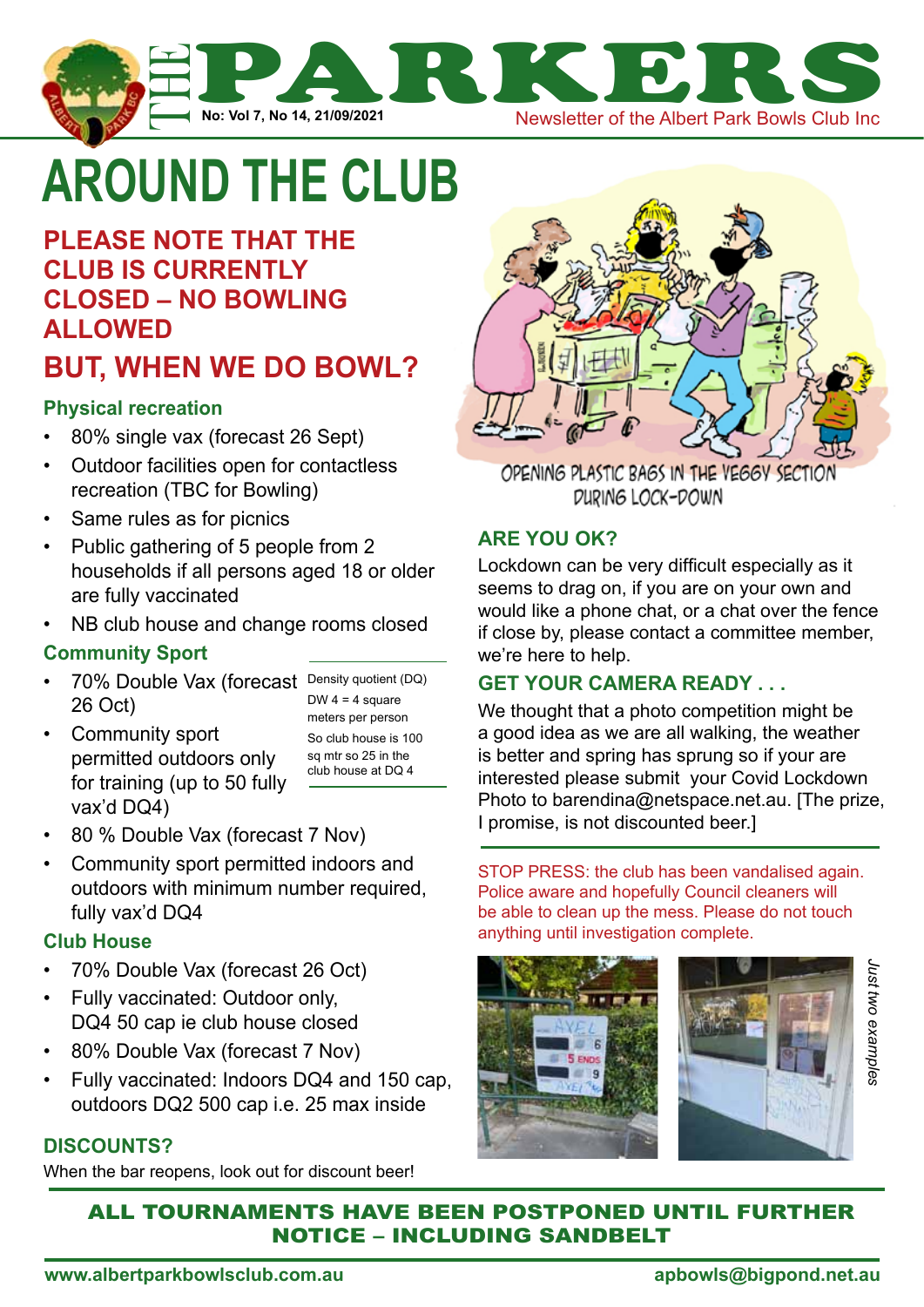#### THE PARKERS



*Coach* WHOEVER SAID BOWLS WAS EASY!

#### 5 THINGS TO GET RIGHT and 40 POSSIBLE ERRORS

#### 5 things to get right in bowls delivery - it's a simple skill!!

- 1. Down and forward movement – low and slow
- 2. Smooth rhythmic pendulum swing
- 3. Body alignment and delivery along aiming line
- 4. Eye and mental focus on line and arc
- 5. Finger tip weight control

#### 40 potential errors in bowls delivery – that's a lot of things that can go wrong in a simple skill!!

- 1. Narrow on back hand
- 2. Pulling across line on forehand
- 3. Wide with weight on Tift greens
- 4. Drive too fast on slow greens
- 5. Head down during delivery
- 6. Starting with arm bent
- 7. Finishing with arm bent
- 8. Thumb down side of bowl
- 9. Fingers crooked on bowl
- 10. Stepping too early before back swing finished
- 11. Up down movement
- 12. Sideways movements
- 13. Rotating bowl on back swing
- 14. No back swing pushing bowl
- 15. Fixed stance
- 16. Using bowls that are too straight
- 17. Stepping in towards centre line on backhand
- 18. Inconsistent line
- 19. Inconsistent weight
- 20. Too wide when down at head
- 21. Too narrow when holding in head
- 22. Step too big
- 23. Inside out delivery swing
- 24. Outside in delivery swing
- 25. Back swing too quick
- 26. Hand turns over at release (flick)
- 27. Follow through across body
- 28. Not focusing on line and arc
- 29. Feet position not angled on mat
- 30. Legs straight
- 31. Shoulders hunched
- 32. Squatting to low to get down
- 33. Weight 50-50 on left and right feet and not 70-30 favoring anchor foot
- 34. Stepping too far out on forehand
- 35. Releasing too high and bowl bounces
- 36. Releasing too steep and bowl bounces
- 37. Back swing too fast for length needed
- 38. Fast step forward when backswing starts
- 39. Closing eyes during delivery! Even for a moment
- 40. All of the above!!

*If you do 1 or more of the things that go wrong, SEE A COACH!*

*Rob Huddle*

EMAIL coach@ecoachbowls.com WEBSITE www.ecoachbowls.com 0432 378 896

# What the Board discussed at its last meeting:

- New uniform suppliers
- Replacement awning over bench (and grant)
- Discussion re badges replacing trophies for Club Championships - samples sought
- Muriel Powe postponed
- Open Day/Seniors Week postponed. Council advised that grant to be kept by Club
- The sponsorship of Albert Park Travel has been lost
- Lockers still a work in progress
- An issue has arisen over hats. If a bowler is wearing a hat with the Bowls logo no problem. However, own hat must have the official APBC hat band around the crown. Awaiting Bowls Victoria advice. Consideration also to Legionnaires style cap.
- Surveillance camers now operating at the Club thanks to Martin P.
- Search for webmaster continues
- Tim Smith has volunteered to take on the task of the Twilight League
- Member support during lockdown

The Board of Management have decided to remove the Ladies Proportional from the Club Championships. Everyone is encouraged to consider entering the handicapped Club Proportional and other Club Championships including those highlighted on the next page